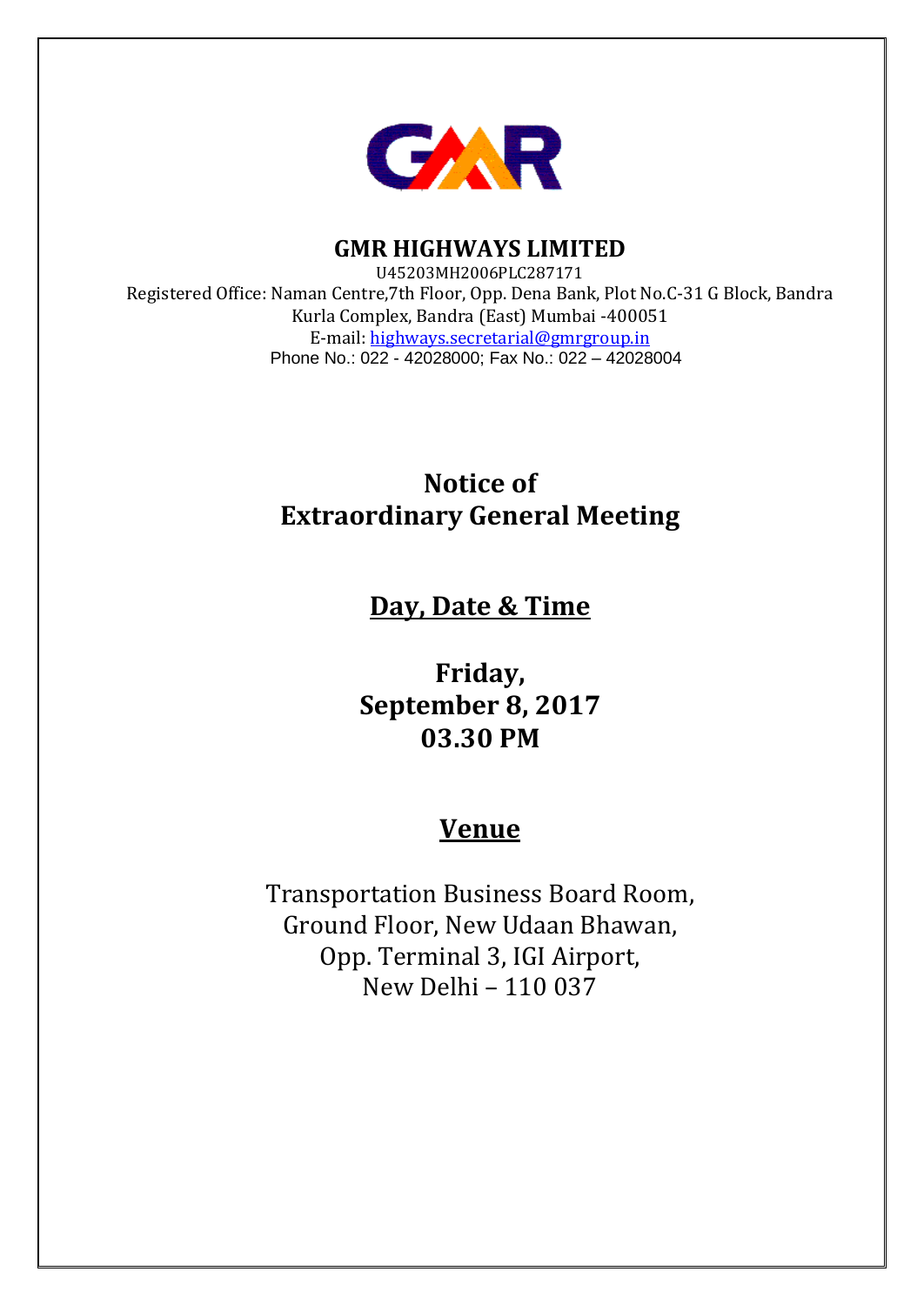# **NOTICE TO SHAREHOLDERS**

Notice is hereby given that the Extraordinary General Meeting of the Members of **GMR HIGHWAYS LIMITED** will be held at shorter notice on **Friday, 8th day of September, 2017, at 03.30 PM** at the Corporate Office of the Company situated at Transportation Business Board Room, Ground Floor, New Udaan Bhawan, Opp Terminal 3, IGI Airport, New Delhi -110037 , to transact the following business:

#### **Special Business**

#### **AGENDA ITEM NO 1**

## **RE-APPOINTMENT OF DR. KAVITHA GUDAPATI AS AN INDEPENDENT WOMAN DIRECTOR OF THE COMPANY**

To consider and, if thought fit, to pass with or without modification, the following resolution as a **Special Resolution:**

**"RESOLVED THAT** pursuant to the provisions Sections 149, 150, 152, read with Schedule IV and all other applicable provisions of the Companies Act, 2013, if any and the Companies (Appointment and Qualification of Directors) Rules, 2014 (including any statutory modification(s) or re-enactment thereof for the time being in force) and based on the recommendation of the Nomination and Remuneration Committee and Board of Directors, **Dr. Kavitha Gudapati (DIN-02506004)**, in respect of whom the Company has received a notice in writing along with a deposit of Rs. 1 lac under Section 160 of the Companies Act, 2013 from a member proposing her candidature for the office of Independent Director, be and is hereby re-appointed as an Independent Woman Director of the Company to hold office for a term of five (5) consecutive years w.e.f. **September 08, 2017."**

#### **AGENDA ITEM NO 2**

### **RE-APPOINTMENT OF MR. K PARAMESWARA RAO AS AN INDEPENDENT DIRECTOR OF THE COMPANY**

To consider and, if thought fit, to pass with or without modification, the following resolution as a **Special Resolution:**

**"RESOLVED THAT** pursuant to the provisions Sections 149, 150, 152, read with Schedule IV and all other applicable provisions of the Companies Act, 2013, if any and the Companies (Appointment and Qualification of Directors) Rules, 2014 (including any statutory modification(s) or re-enactment thereof for the time being in force) and based on the recommendation of the Nomination and Remuneration Committee and Board of Directors, Mr**. K Parameswara Rao (DIN-02780484),** in respect of whom the Company has received a notice in writing along with a deposit of Rs. 1 lac under Section 160 of the Companies Act, 2013 from a member proposing his candidature for the office of Independent Director, be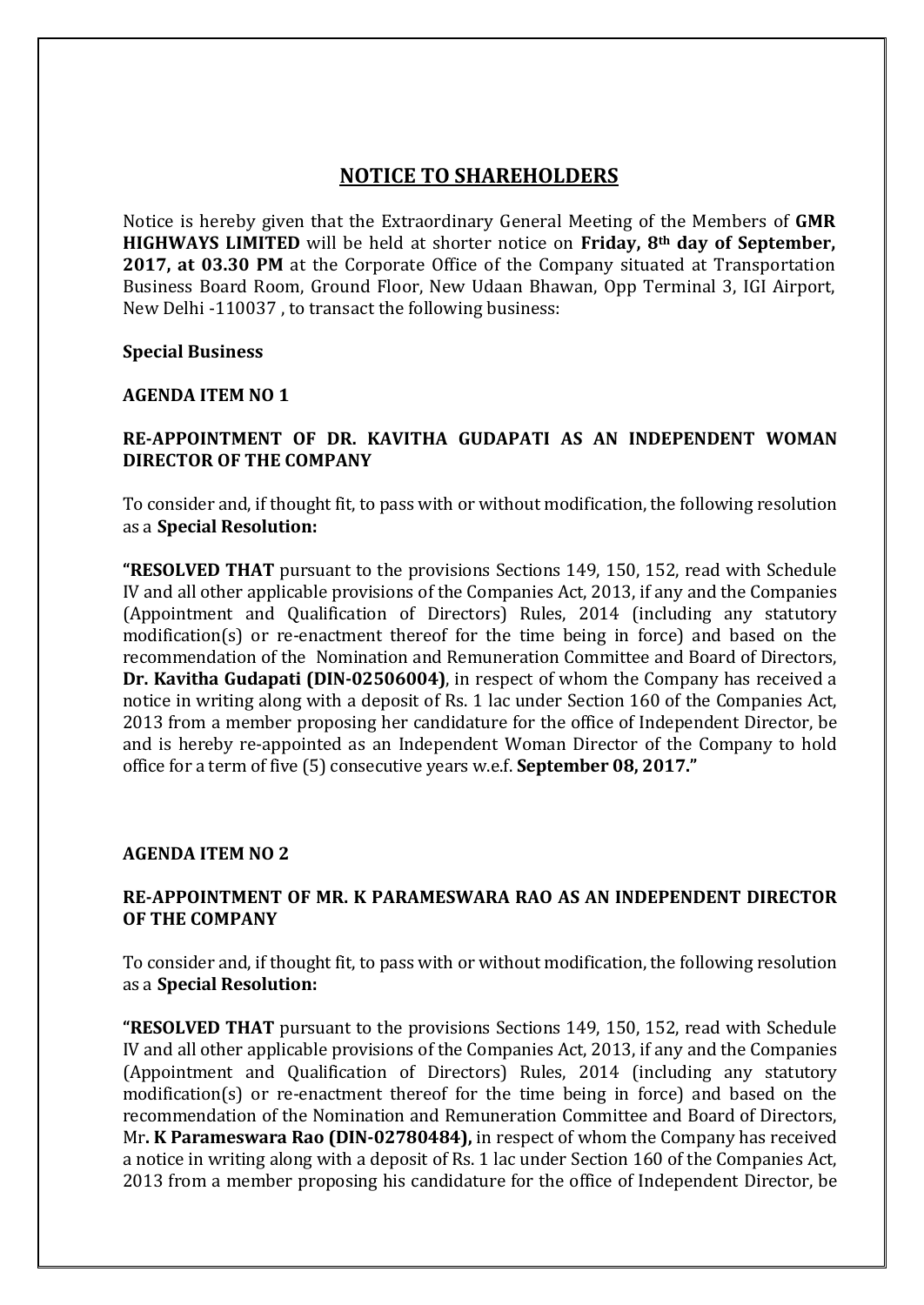and is hereby re-appointed as an Independent Director of the Company to hold office for a term of five (5) consecutive years w.e.f. **September 08, 2017."**

> **By the Order of the Board of Directors For GMR Highways Limited**

> > **Sd/- O Bangaru Raju Managing Director** DIN: 00082228

Place: New Delhi Date: September 05, 2017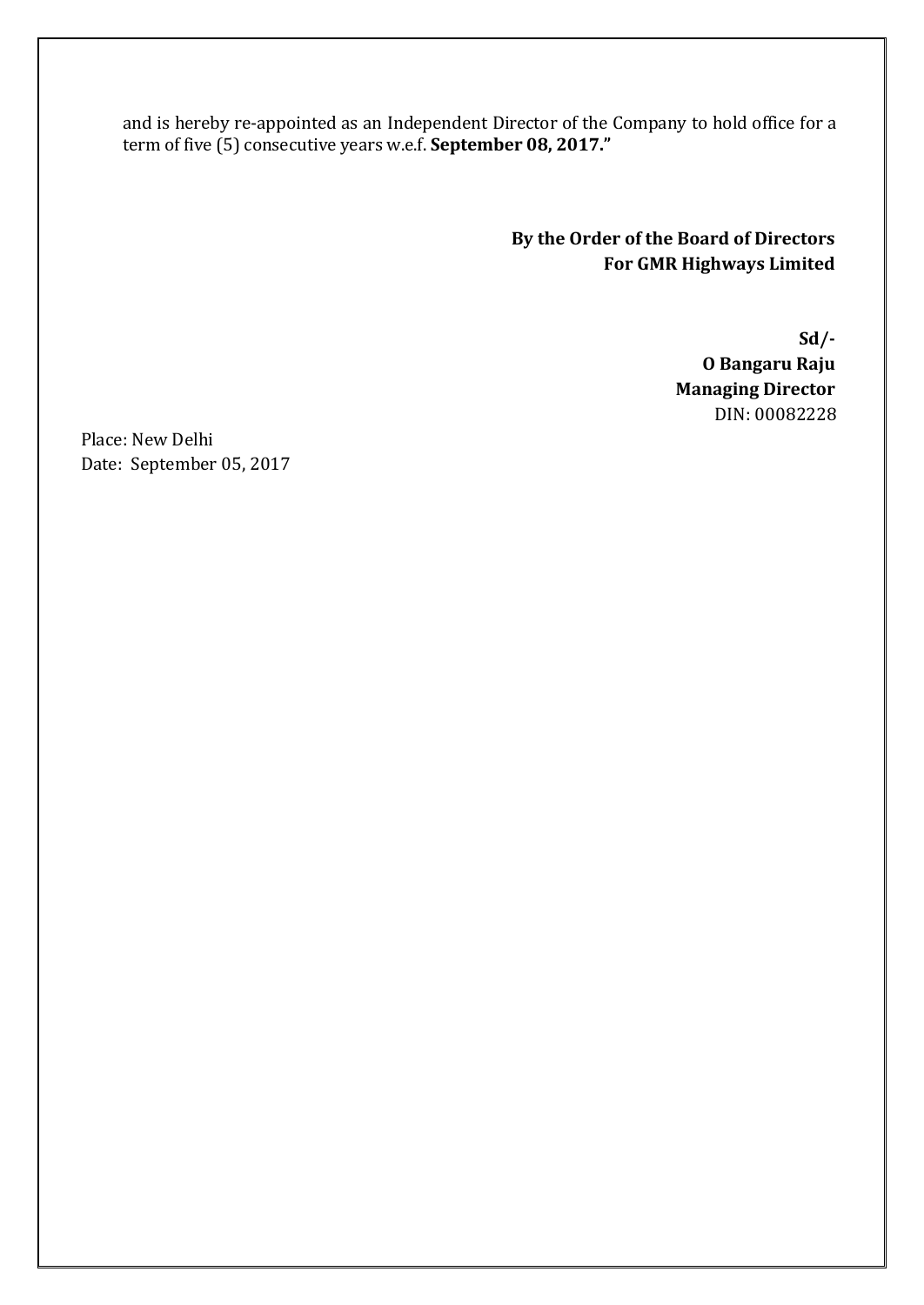# **NOTES:**

- 1. The Explanatory Statement pursuant to Section 102(1) of the Companies Act, 2013, in respect of the Special Business is annexed hereto
- 2. **A member entitled to attend and vote at the meeting is entitled to appoint a proxy to attend and vote instead of himself and the proxy need not be a member of the company. Proxies in order to be valid and effective must be delivered at the registered office of the company not later than forty-eight hours before the commencement of the meeting.**
- 3. A person can act as proxy on behalf of members not exceeding fifty (50) and holding in the aggregate not more than ten percent of the total share capital of the Company carrying voting rights, provided that, a member holding more than ten percent of the total paid up share capital of the Company carrying voting rights may appoint a single person as proxy and such person shall not act as proxy for any other person or shareholder.
- 4. Members and/or proxies are requested to bring their copy of the notice to the meeting and should bring the attendance slips duly filled in at the meeting to avoid any inconvenience.
- 5. Corporate members are requested to send a duly certified copy of the Board resolution authorizing their representative(s) to attend and vote at the General Meeting.
- 6. In case of joint holders attending the meeting, only such joint holder who is higher in the order of names will be entitled to vote.
- 7. In terms of the requirements of the Secretarial Standards -2 on "General Meetings" issued by the Institute of the Company Secretaries of India and approved & notified by the Central Government, Route Map for the location of the aforesaid meeting is enclosed.
- 8. In terms of Section 20 of the Companies Act, 2013, the Notice is being sent to all the Members on the electronic mail address as provided by the Registrar or the Member from time to time for sending communications to the Member unless any Member has requested for a hard copy of the same. Members are requested to register their Email Id with their Depository Participant and inform them of any changes to the same from time to time. However, Members who prefer physical copy to be delivered may write to the Company at its Registered Office by providing their DP Id and Client Id as reference.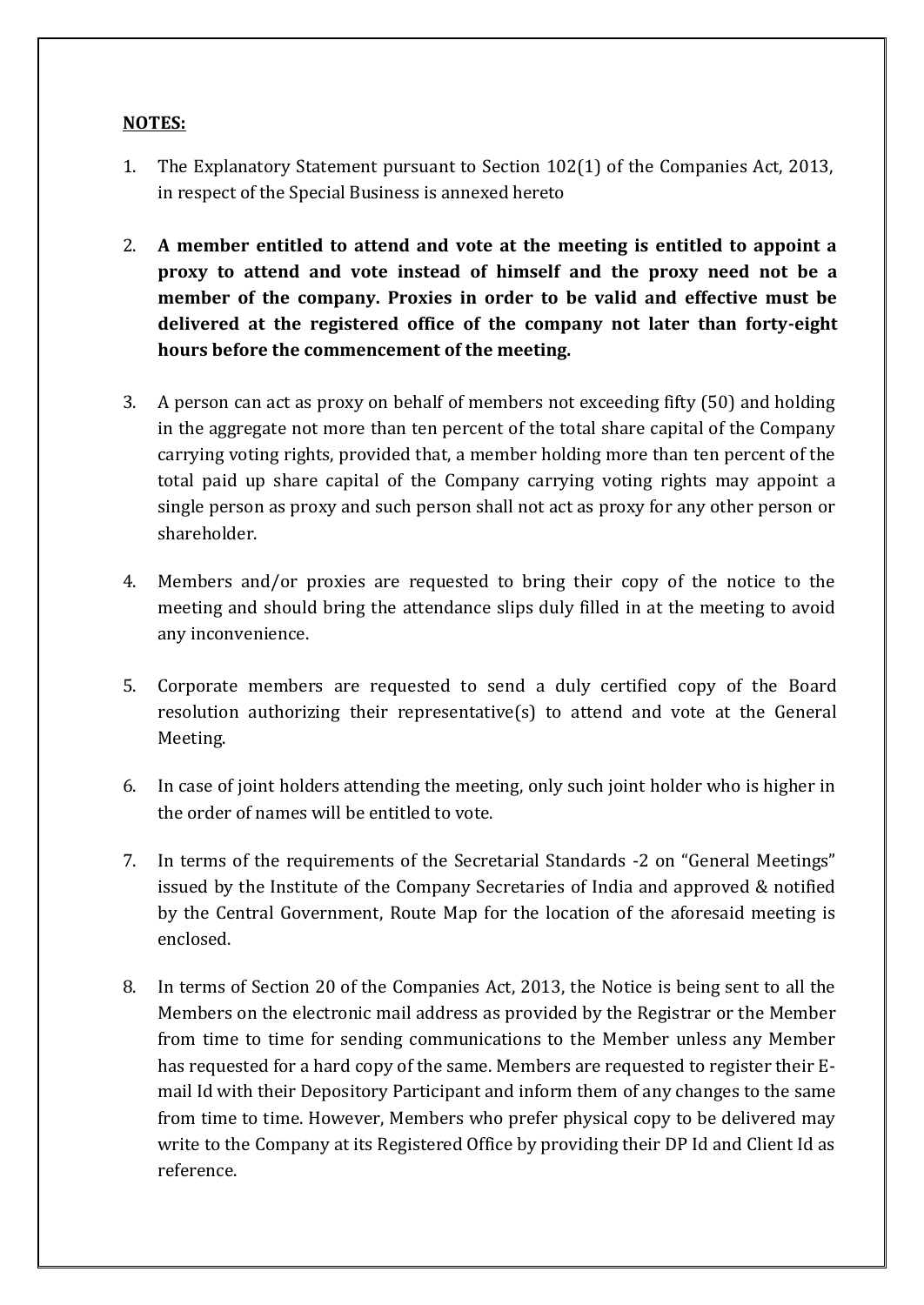- 9. Members are requested to modify any change in their registered address along with pin code and quote their respective ledger folio number on every communication with the Company.
- 10. All documents referred to in accompanying Notice and Explanatory statement are open for inspection at the registered office of the Company during the office hours on all working days except Saturdays/Sundays and holidays between 11.00 A.M. and 1.00 P.M.
- 11. This meeting is being called at a shorter Notice than the statutory required minimum of 21 clear days. Pursuant to the provisions of Section 101 of the Companies Act, 2013, a general meeting may be called after giving a shorter notice if consent is given in writing or by electronic mode by not less than 95% of the members entitled to vote at such meeting. The members are accordingly requested to give their consents in the formats enclosed to hold the meeting at a shorter notice.

**\*\*\*\*\*\*\*\*\*\*\*\*\*\*\*\*\*\*\*\*\*\*\*\*\*\*\*\***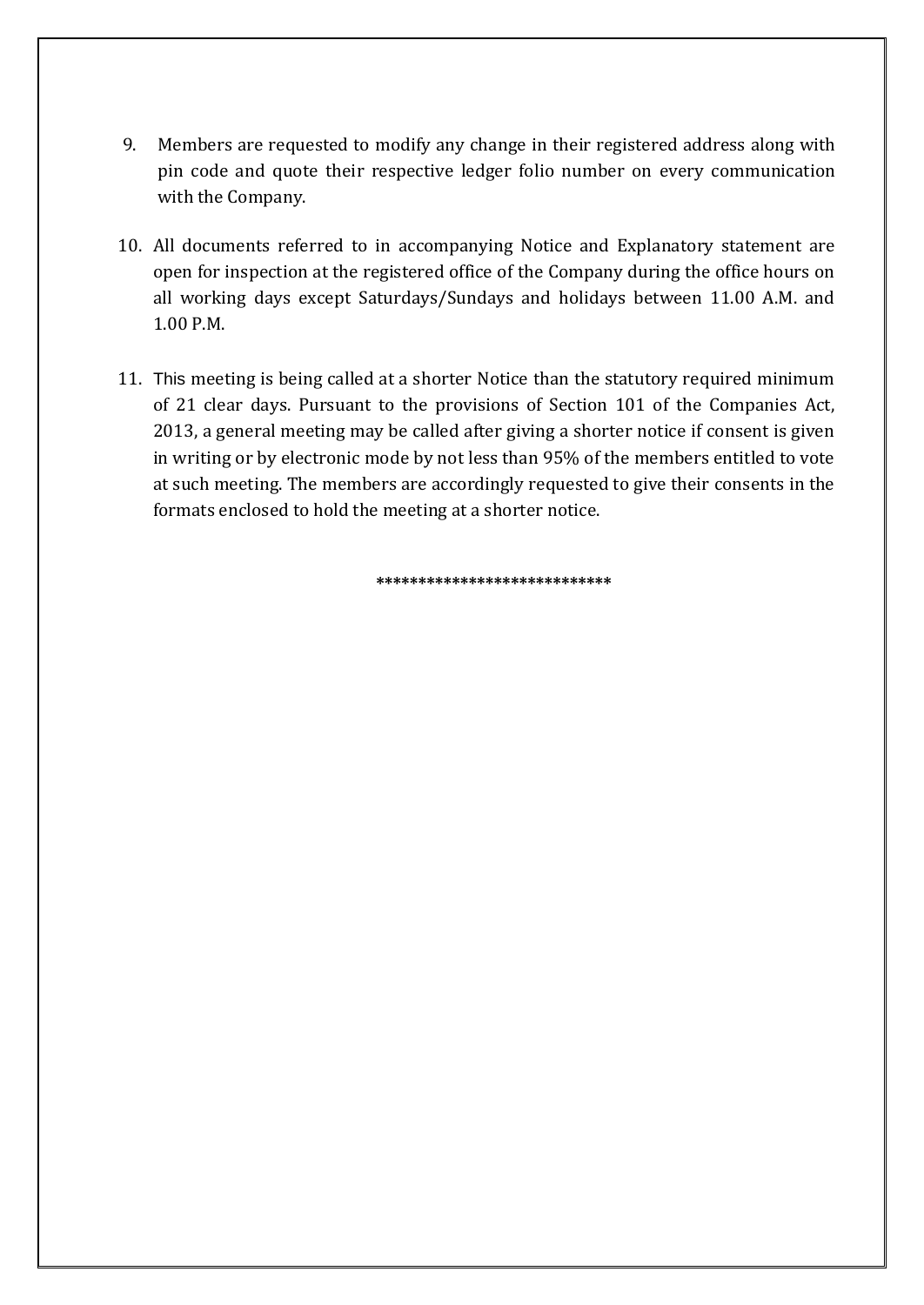## **EXPLANATORY STATEMENT PURSUANT TO SECTION 102(1) OF THE COMPANIES ACT, 2013 FOR THE ITEMS SET OUT IN THE ACCOMPANYING NOTICE ARE AS UNDER:**

## **AGENDA ITEM NO 1**

Dr. Kavitha Gudapati was appointed as Additional Director (Independent) of the Company by the Board of Directors through resolution passed by circulation on March 31, 2015 which was later on confirmed by the Shareholders in their Annual General Meeting held on September 30, 2015 for a term of 3 consecutive years up to the conclusion of the Annual General Meeting of the company for 2016-17.

Accordingly, she ceased to be an Independent Director w.e.f. August 25, 2017 i.e. date of Annual General Meeting for 2016-17 and being eligible, she has offered herself for reappointment.

Pursuant to the provisions of Section 149, 150 and 152 of the Companies Act, 2013 (Act) and the Rules made thereunder read with Schedule IV to the Act, and other applicable provisions of the Act, if any, and on the recommendation of the Nomination and Remuneration Committee, the Board of Directors hereby propose her to be re-appointed as an Independent Director of the Company w.e.f. September 8, 2017, subject to the approval of the shareholders by passing special resolution, to hold office for a term of five years. She shall not be liable to retire by rotation.

Pursuant to Section 149 read with Rule 3 of Companies (Appointment and Disqualification of Directors) Rules, 2014, every public company having paid up share capital of one hundred crore rupees or more or turnover of three hundred crore rupees or more is required to appoint at least one Woman Director.

The particulars of the said Independent Director are as under:

#### **Brief Profile of Dr. Kavitha Gudapati**

Dr. Kavitha Gudapati is an Organizational Psychologist, ICF Certified Coach and a Family Business advisor. She also holds a Doctorate in Management, Masters of Arts in Psychology, Post Graduate Diploma in Basic, Advanced Counseling skills and holder of ACC – Erickson coach certification.

She has been trained by Dr. Marshall Goldsmith on his approach towards executive coaching. She also holds a certificate in "Appreciative Coaching" by Fielding Graduate University, Executive Education Programs offered by ISB – Indian School of Business.

#### **Work Profile:**

Dr. Kavitha Gudapati has 15+ years of experience covering a wide range of industries and projects. She has consulted and trained with several organizations such as Bharath Dynamics Limited, VOLVO, DRDL, Deloitte, GE- Money, PWC, Dr. Reddy's, Airtel, BSNL, BAAN, Intelle Group, BSNL, Navayuga Infotech, Cyberabad Police, Neospark etc.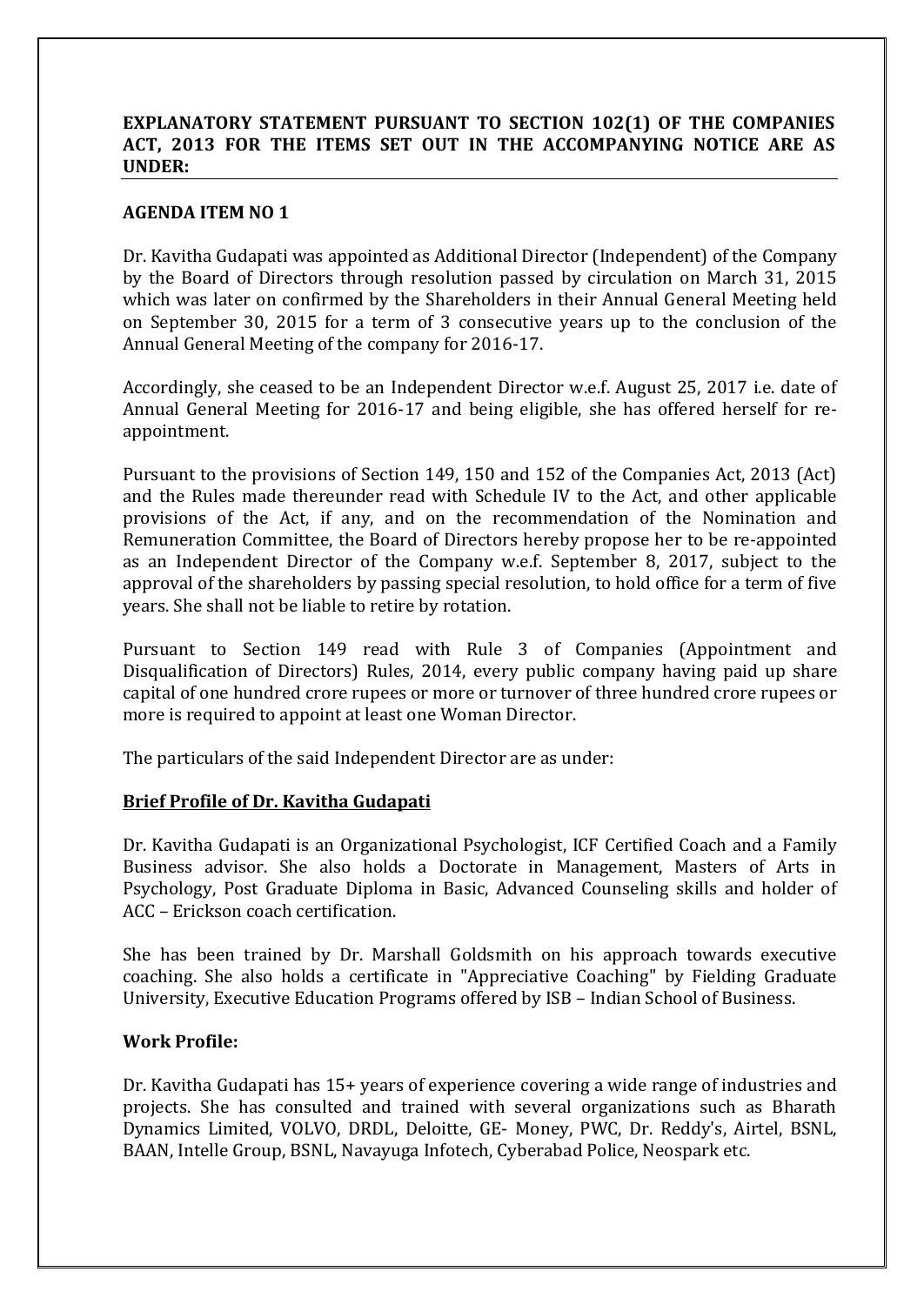She has been involved in a long term executive development programs, long duration consulting projects in the area of customer perceptions and customer satisfaction, women's initiative networks, Corporate Trauma, consultant counselor / coach and trainer. For past five years, she appeared on ETV 2 program SAKHI. Currently: Professional roles

1. Since 2013 she has been associated with Samhita Educational Academy as a leadership coach to the Chairperson, Director, Asst. Director and Financial Director of the institute.

2. From 2011 – 2013 she has conducted leadership coach of Regional Director-TNS global, CEO and CFO of Shakti Foundation.

3. Prior to 2011, she has been a columnist at EENADU and also hosted a live two hour radio show on TORI radio

The Company has received the following documents from the Independent Director:

- (i) Form DIR 2 i.e., consent to act as Director
- (ii) Intimation in Form DIR-8 to the effect that they are not disqualified under sub section (2) of Section 164 of the Companies Act, 2013.
- (iii) Declaration to the effect that they meet the criteria of Independence as provided in sub section (6) of Section 149 of the Companies Act, 2013 and
- (iv) Form MBP-1, i.e., Disclosure of Interest in other Companies, Firms, Body Corporates, association of individuals etc.

The Company has also received notice in writing along with a deposit of Rs. 1,00,000/ from a member of the Company in terms of Section 160 of the Companies Act, 2013, signifying the intention to propose the candidature of **Dr. Kavitha Gudapati** for the office of Independent Director.

In the opinion of the Board, the appointee Director fulfil the conditions specified in the Companies Act, 2013 and the Rules made thereunder for her appointment as an Independent Woman Director of the Company and is independent of the management. Further as per the performance evaluation of individual director undertaken on annual basis, her performance result during her tenure has been largely towards Good and Excellent every year.

A copy of the letter of appointment of the Independent Director setting out the terms and conditions would be available for inspection by any member at the Registered Office of the Company during normal business hours on any working day.

In compliance with the provisions of Section 149, 150(2) and 152 read with Schedule IV of the Companies Act, 2013, the shareholders may consider to re-appoint the above named Independent Woman Director, keeping in view, her contribution, integrity, leadership qualities and relevant expertise duly supported by her qualifications & experience vis-à-vis the size of the Company.

Except the appointee Director, none of the other Directors, Key Managerial Personnel of the Company and their relatives is in any way, concerned or interested, financially or otherwise, in these resolution.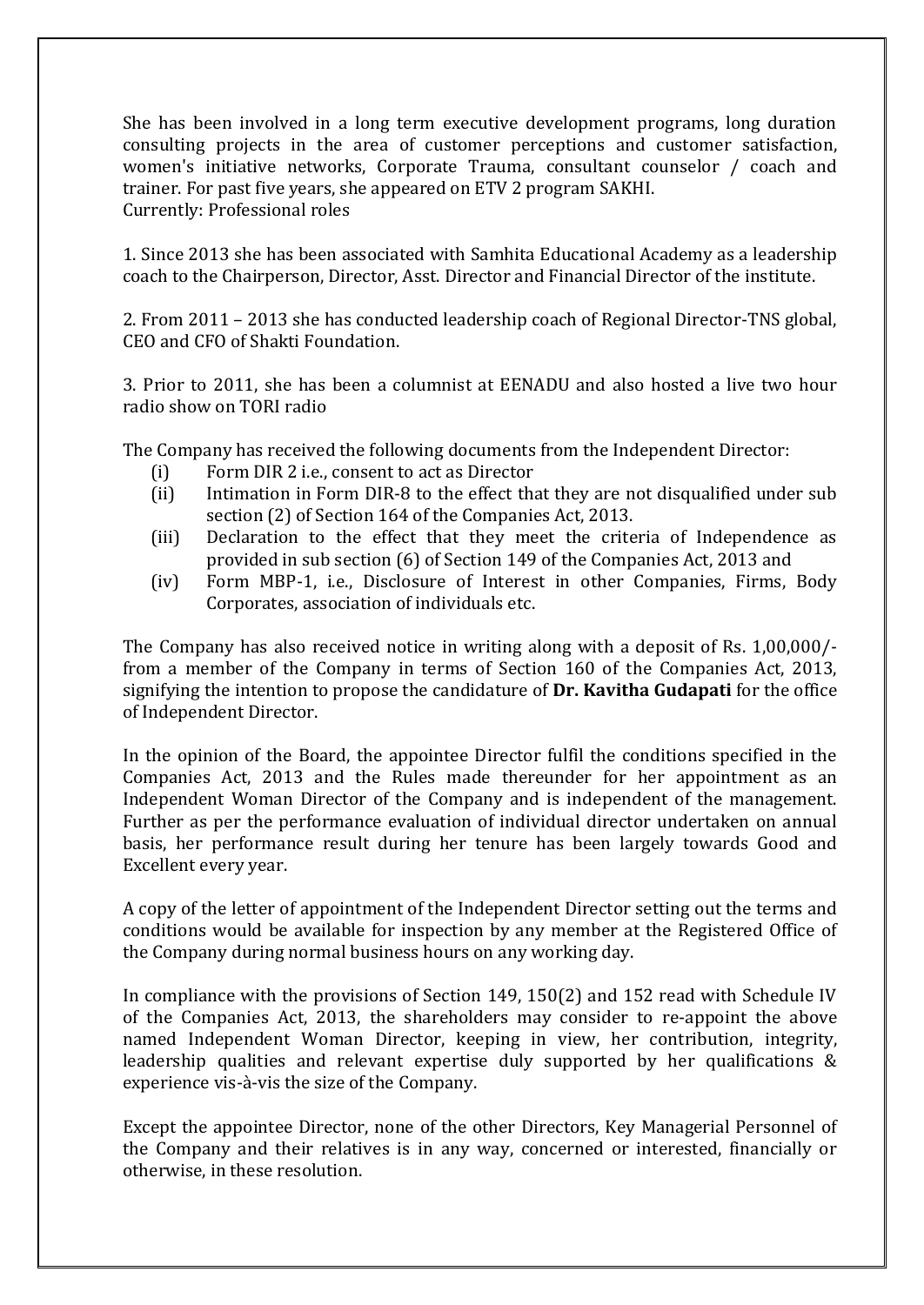The Board recommends the Special Resolution, for approval by the members.

# **AGENDA ITEM NO 2**

Mr. K Parameswara Rao was appointed as Additional Director (Independent) of the Company by the Board of Directors in its meeting held on March 20, 2015 which was later on confirmed by the Shareholders in their Annual General Meeting held on September 30, 2015 for a term of 3 consecutive years up to the conclusion of the Annual General Meeting to be held for the financial year 2016-17.

Accordingly, he ceased to be an Independent Director w.e.f August 25, 2017 i i.e. date of Annual General Meeting for 2016-17 and being eligible, he has offered himself for reappointment.

Pursuant to the provisions of Section 149, 150 and 152 of the Companies Act, 2013 (Act) and the Rules made thereunder read with Schedule IV to the Act, and other applicable provisions of the Act, if any, and on the recommendation of the Nomination and Remuneration Committee, the Board of Directors hereby propose him to be re-appointed as an Independent Director of the Company w.e.f. September 8, 2017, subject to the approval of the shareholders by passing special resolution, to hold office for a term of five years. He shall not be liable to retire by rotation.

The particulars of the said Independent Director are as under:

# **Brief Profile of Mr. K Parameswara Rao**

Mr. K. Parameswara Rao, a post graduate in commerce from Andhra University, aged about 68 years, started his banking career as an officer in Corporation Bank and rose to the position of General Manager and retired in the year 2009. During his tenure in the bank, he was Managing Director of Corpbank Homes Limited (subsidiary of Corporation bank) and as General Manager, he headed important zones like Mumbai and Bangalore. He was on the board of Karur Vysya Bank as independent director from 2009 to 2012, after retirement from Corporation Bank. Presently he is Arbitrator in the NSC, Karnataka

The Company has received the following documents from the Independent Director:

- (i) Form DIR 2 i.e., consent to act as Director
- (ii) Intimation in Form DIR-8 to the effect that they are not disqualified under sub section (2) of Section 164 of the Companies Act, 2013.
- (iii) Declaration to the effect that they meet the criteria of Independence as provided in sub section (6) of Section 149 of the Companies Act, 2013 and
- (iv) Form MBP-1, i.e., Disclosure of Interest in other Companies, Firms, Body Corporates, association of individuals etc.

The Company has also received notice in writing along with a deposit of Rs. 1,00,000/ from a member of the Company in terms of Section 160 of the Companies Act, 2013, signifying the intention to propose the candidature of **Mr. K Parameswara Rao** for the office of Independent Director.

In the opinion of the Board, the appointee Director fulfil the conditions specified in the Companies Act, 2013 and the Rules made thereunder for her appointment as an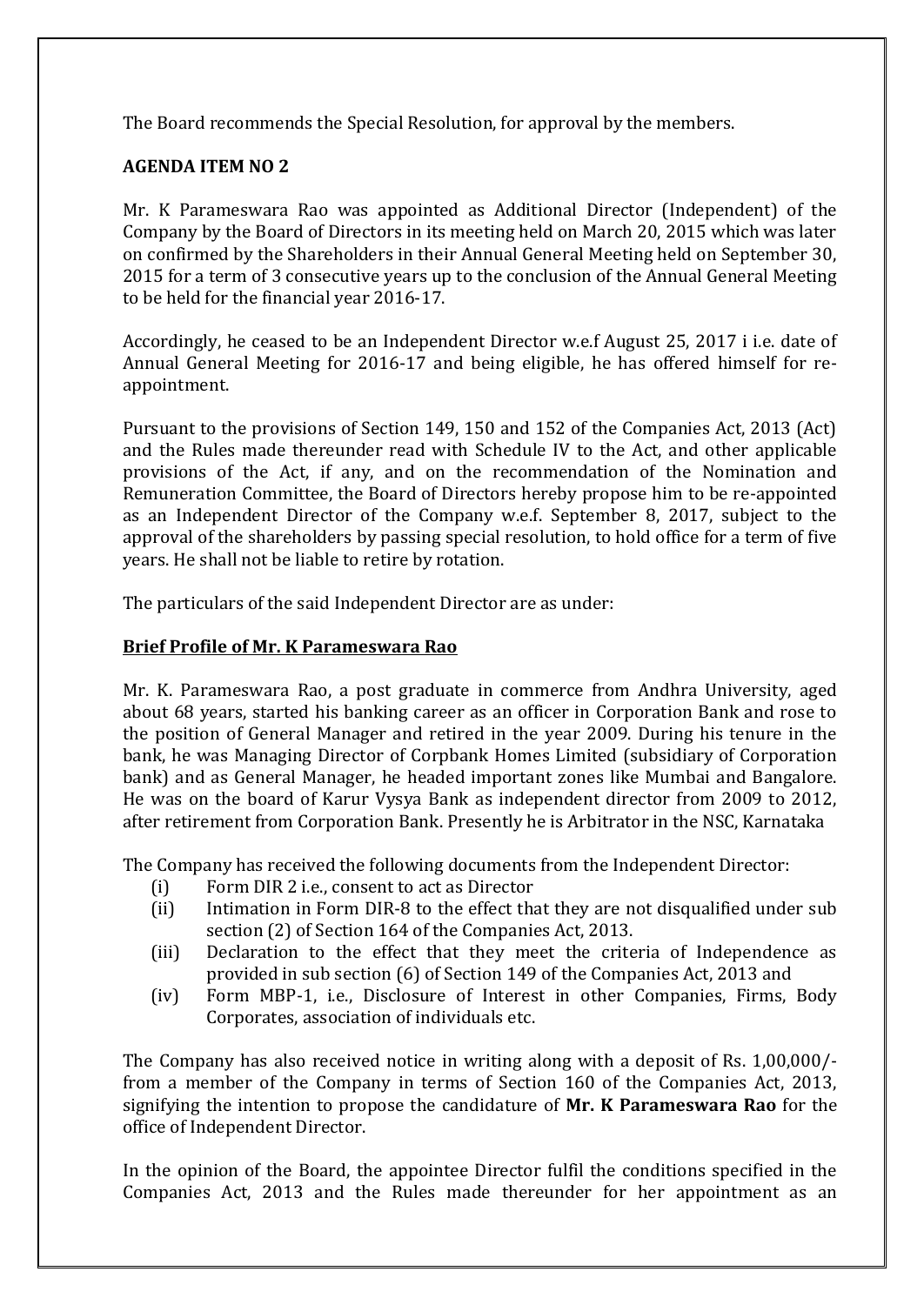Independent Director of the Company and is independent of the management. Further as per the performance evaluation of individual director undertaken on annual basis, his performance result during his tenure has been largely towards Good and Excellent every year.

A copy of the letter of appointment of the Independent Director setting out the terms and conditions would be available for inspection by any member at the Registered Office of the Company during normal business hours on any working day.

In compliance with the provisions of Section 149, 150(2) and 152 read with Schedule IV of the Companies Act, 2013, the shareholders may consider to re-appoint the above named Independent Director, keeping in view, his contribution, integrity, leadership qualities and relevant expertise duly supported by his qualifications & experience vis-àvis the size of the Company.

Except the appointee Director, none of the other Directors, Key Managerial Personnel of the Company and their relatives is in any way, concerned or interested, financially or otherwise, in these resolution.

The Board recommends the Special Resolution, for approval by the members.

**By the Order of the Board of Directors For GMR Highways Limited**

> **Sd/- O Bangaru Raju Managing Director** DIN: 00082228

Place: New Delhi Date: September 5, 2017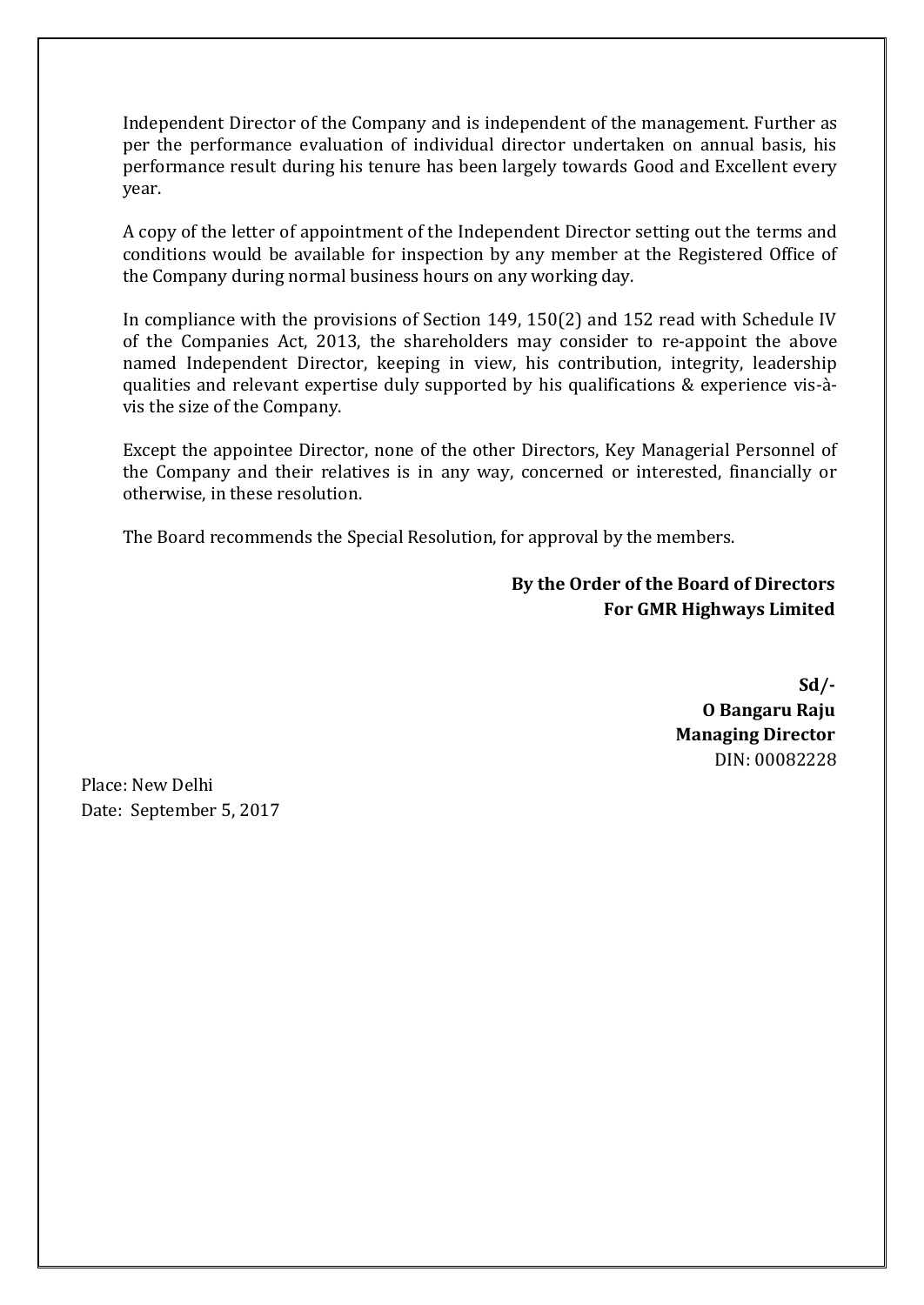## **GMR HIGHWAYS LIMITED** CIN: U45203MH2006PLC287171 **Registered Office:** Naman Centre,7th Floor, Opp.Dena Bank, Plot No.C-3 G Block, Bandra Kurla Complex, Bandra (East) Mumbai -400051 **E-mail:** [highways.secretarial@gmrgroup.in](mailto:highways.secretarial@gmrgroup.in) Phone No.: 022 - 42028000; Fax No.: 022 – 42028004



|       | FOLIO NO.        |        |  |
|-------|------------------|--------|--|
| DP ID |                  | No. of |  |
|       | <b>CLIENT ID</b> | shares |  |

Name and address of the member(s) in full:

I/We hereby record my/our presence at the Extra Ordinary General Meeting of the Company held on **Friday, September 8, 2017 at 03.30 pm** at Transportation Business Board Room, Ground Floor, New Udaan Bhawan, Opp. Terminal 3, IGI Airport, New Delhi – 110 037.

| <b>MEMBER</b> |                             |
|---------------|-----------------------------|
| <b>PROXY</b>  | Signature of Member / Proxy |

-------------------------------------------------------------------------------------------------------------------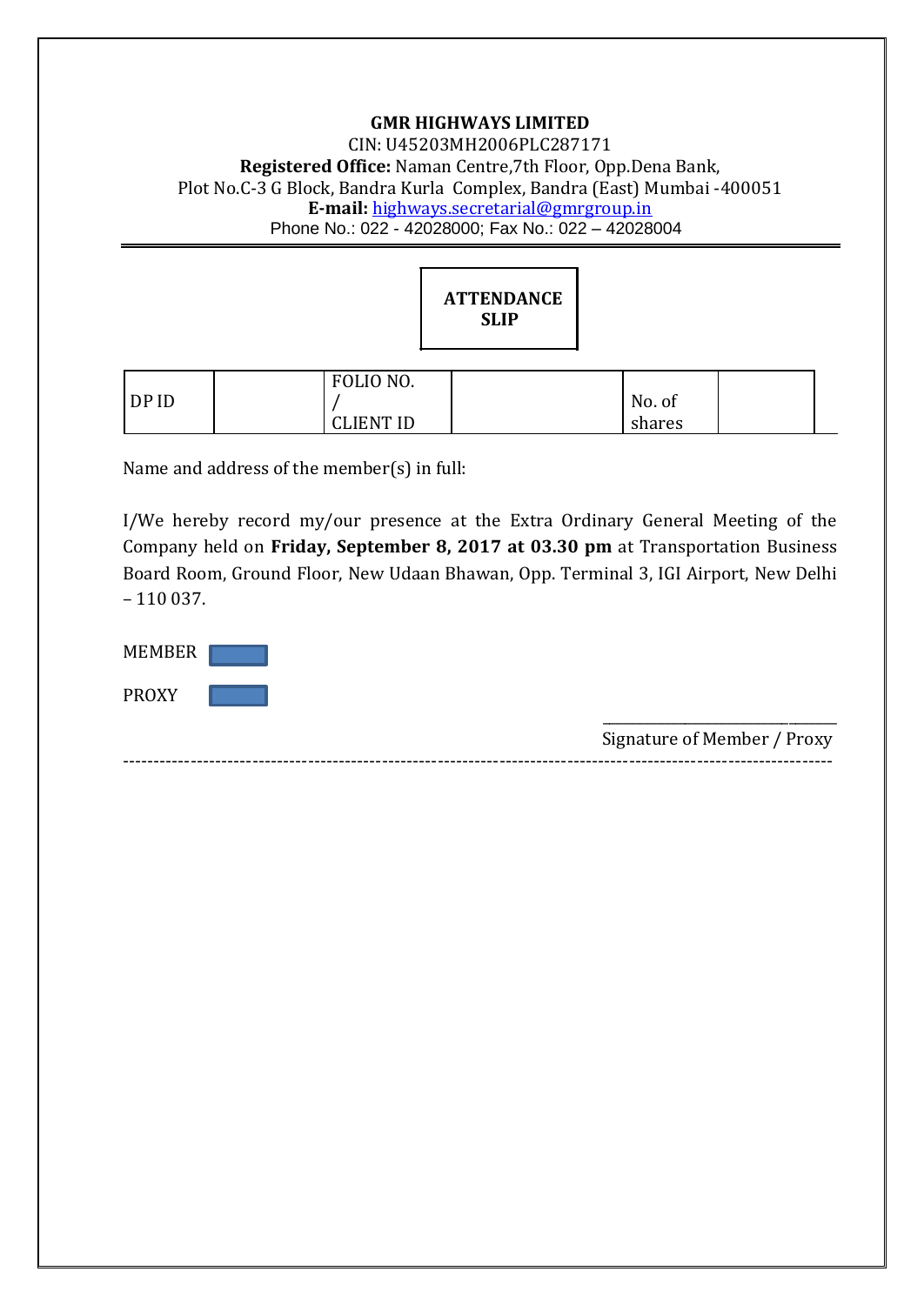## **GMR HIGHWAYS LIMITED**

CIN: U45203MH2006PLC287171 **Registered Office:** Naman Centre,7th Floor, Opp.Dena Bank, Plot No.C-3 G Block, Bandra Kurla Complex, Bandra (East) Mumbai -400051 **E-mail:** [highways.secretarial@gmrgroup.in](mailto:highways.secretarial@gmrgroup.in) Phone No.: 022 - 42028000; Fax No.: 022 – 42028004

## **FORM NO.MGT-11**



# [Pursuant to Section 105(6) of the Companies Act, 2013 and Rule 19(3) of the Companies (Management and Administration) Rule, 2014)

| <b>CIN</b>             | U45203MH2006PLC287171                                                                                                                                     |
|------------------------|-----------------------------------------------------------------------------------------------------------------------------------------------------------|
| Name of the<br>Company | <b>GMR HIGHWAYS LIMITED</b>                                                                                                                               |
|                        | Registered Address   Naman Centre, 7th Floor, Opp. Dena Bank, Plot No.C-3, G Block,<br>Bandra Kurla Complex, Bandra (East) Mumbai, Maharashtra-<br>400051 |

| Name             | of | the |
|------------------|----|-----|
| member(s)        |    | and |
| Registered       |    |     |
| Address          |    |     |
| Email Id         |    |     |
| DP ID and Client |    |     |
| ID/Folio No      |    |     |

I/We, being the member(s) holding \_\_\_\_\_\_\_\_\_ shares of the above named Company, hereby appoint

| <b>BT</b><br>Name |           |  |
|-------------------|-----------|--|
| Address           |           |  |
| Email Id          | Signature |  |

#### Or failing him

| $\sqrt{2}$<br>▵ | Name     |           |  |
|-----------------|----------|-----------|--|
|                 | Address  |           |  |
|                 | Email Id | Signature |  |

## Or failing him

| ◠<br>ت | Name     |           |  |
|--------|----------|-----------|--|
|        | Address  |           |  |
|        | Email Id | Signature |  |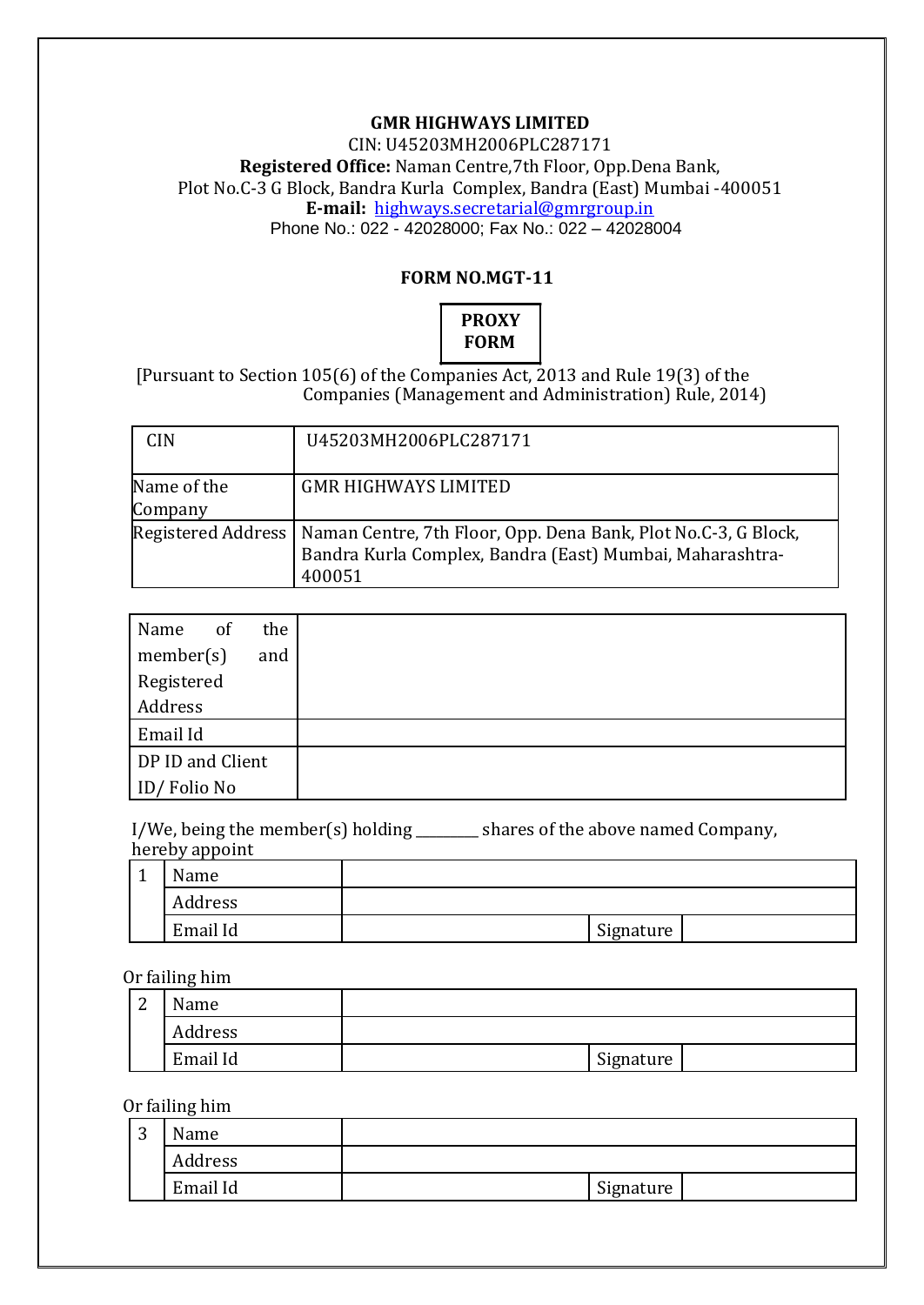as my/our proxy to attend and vote (on a poll) for me/us and on my/our behalf at the Extra Ordinary General Meeting of the Company, to be held at shorter notice on **Friday, September 8, 2017 at 03.30 pm** at Transportation Business Board Room, Ground Floor, New Udaan Bhawan, Opp. Terminal 3, IGI Airport, New Delhi – 110 037 and at any adjournment thereof in respect of such resolutions as are indicated below:

# **Special Business**

- 1. Re-appointment of Dr. Kavitha Gudapati as an Independent Woman Director of the Company
- 2. Re-appointment of Mr. K Parameswara Rao as an Independent Director of the Company

Signed this \_\_\_\_\_\_\_\_\_\_\_\_\_\_\_\_\_\_\_ day of \_\_\_\_\_\_\_\_\_\_\_\_2017

Signature of Member

**\_\_\_\_\_\_\_\_\_\_\_\_\_\_\_\_\_\_\_\_\_\_\_\_\_\_**

\_\_\_\_\_\_\_\_\_\_\_\_\_\_\_\_\_\_\_\_\_\_\_\_\_

Affix Revenue

Stamp of Re.1

Signature of Proxy holder(s)

Notes:

**This form of proxy in order to be effective should be duly completed and deposited at the Registered Office of the Company, not less than 48 hours before the commencement of the Meeting.** 

**A proxy need not be a member of the Company.**